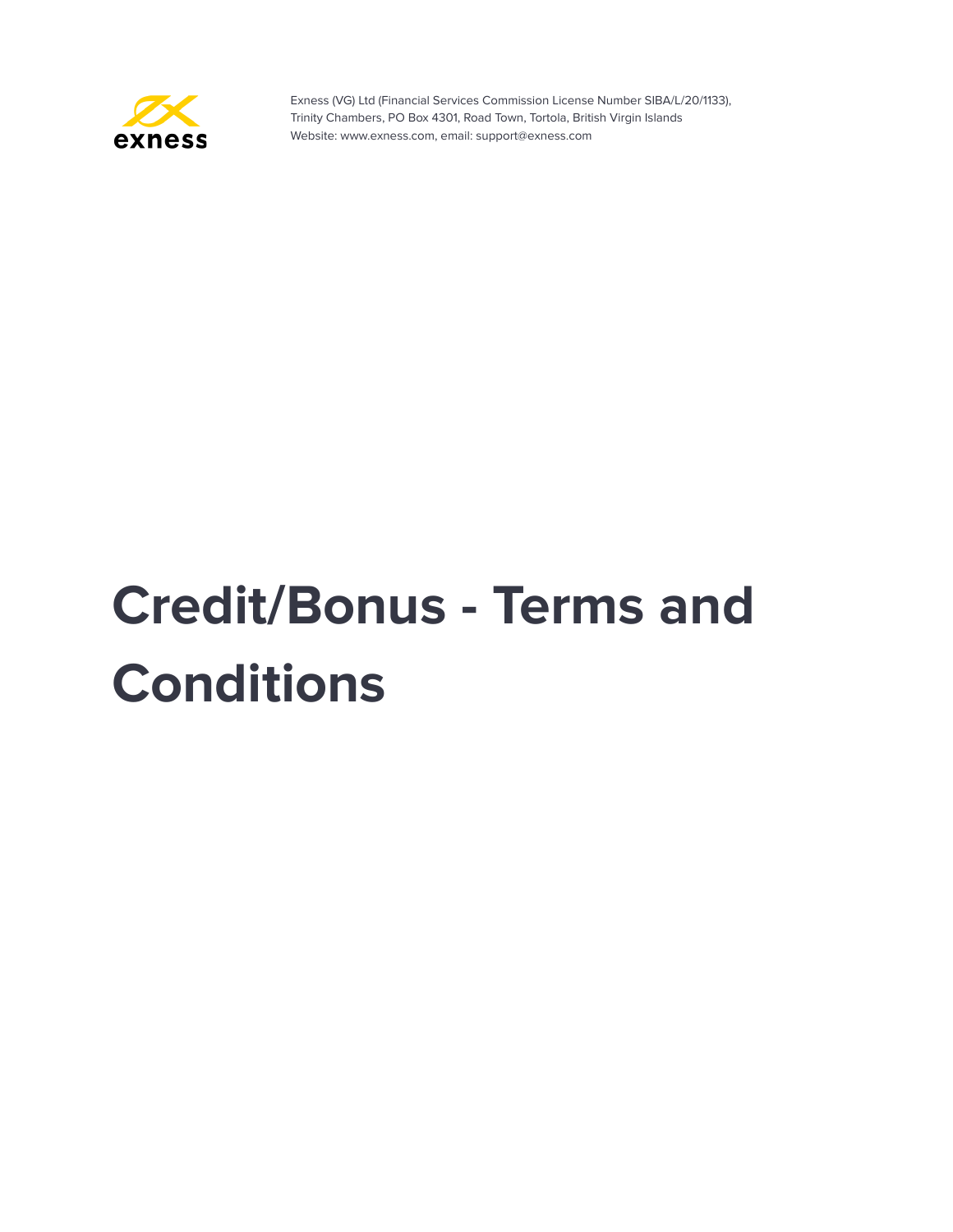

The Company reserves the right to offer various Credit Programs to its Clients from time to time. These Credit Programs may be limited to only certain jurisdictions or countries, specific account types, or based on other criteria. Thus, you should always refer back to this document, which stipulates the general terms and conditions applicable to all of the Credit Programs offered by the Company, as well as the special conditions and characteristics of certain Credit Programs. The terms Credit(s) or Bonus(es) may be used interchangeably in both the legal documentation as well as within the interfaces of the Company.

**1.** These Terms and Conditions apply to Exness (VG) Ltd ("the Company") and its Clients (legal entities or individuals) who have active trading accounts and have been granted a Credit (hereinafter "the Client" or "you").

**2**. Read these Terms and Conditions carefully before registering for any Credit Programs or accepting any Credit offered by the Company, and be sure that you agree with them. These Terms and Conditions may be amended in the same way as the Company's Client Agreement, found at www.exness.com.

**3.** The Company offers various types of Credit Programs from time to time. Each of them has different characteristics, criteria, and requirements that must be met in order for you to be able to get a Credit. We strongly recommend that you read the characteristics of each Credit Program and make sure you understand and agree with them. The Credit Programs are not mandatory. They are optional and you can request to disable this service anytime.

**4.** The Company reserves the right to determine the list of countries participating in Credit Programs. Thus, not all Credit Programs may be available to some countries and some countries may not have any Credit Programs available to them.

**5**. The decision whether to grant a Credit/Bonus to a Client is at the Company's sole discretion. For specific Credit Programs offered by the Company, Credit/Bonus is granted to selected clients in the form of direct deposit to the trading account.

**6.** Once a Credit/Bonus has been granted, the Client may use it for trading in accordance with the Company's Client Agreement. Once Credit/Bonus has been granted under the Cash Credit Program, the client may use it for trading or withdraw it in accordance with the Client Agreement. Profits made after trading with Credit/Bonus can be withdrawn.

**7.** The Company reserves the right to close the Client's trades if there are no funds available for withdrawal in the Trading Account (i.e. only the Credit/Bonus is left in the Trading Account).

**8.** The Company reserves the right to cancel the opening of new positions if there are no funds available for withdrawal in the Trading Account (i.e. only the Credit/Bonus is left in the Trading Account).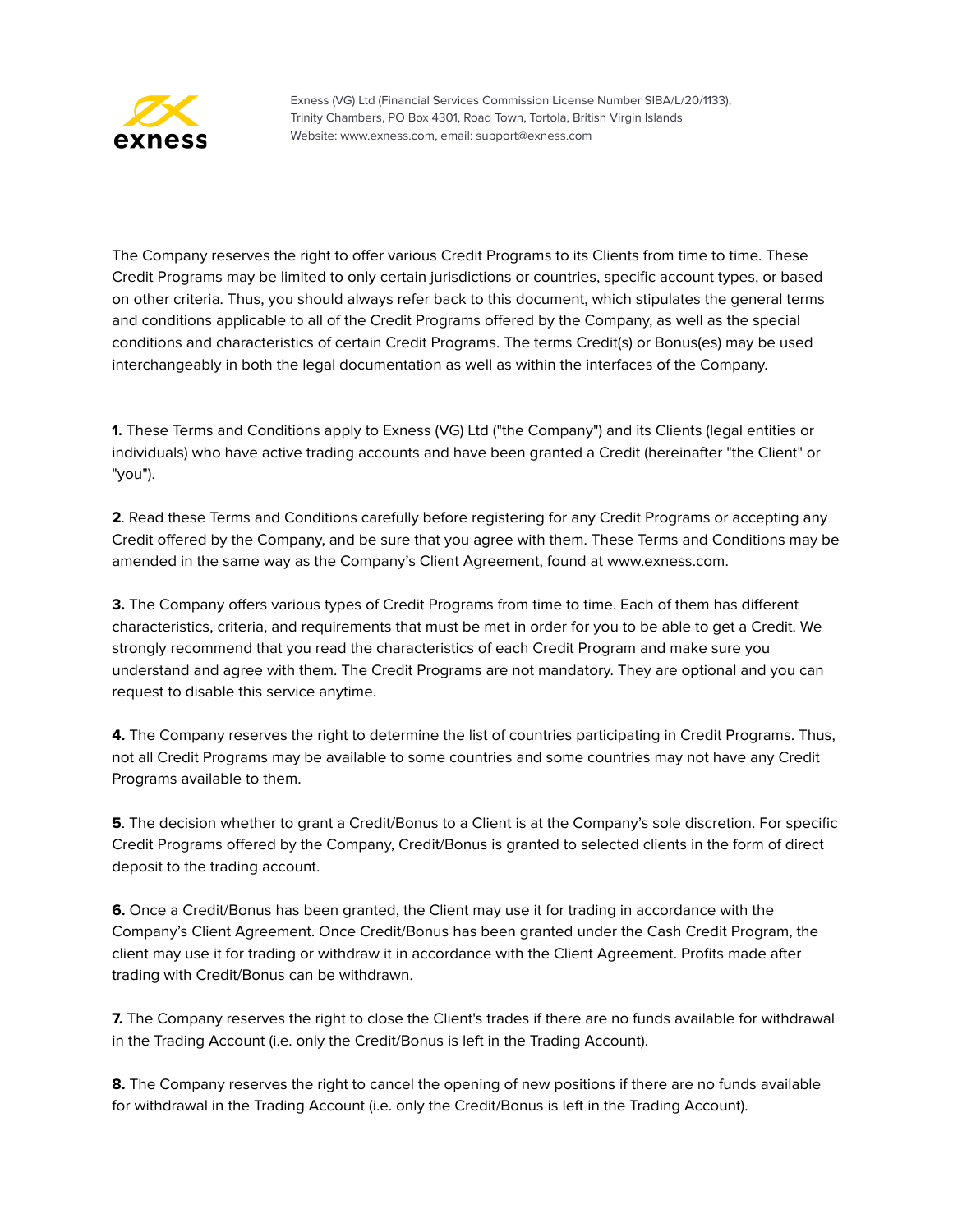

**9.** The Credit/Bonus may not be transferred to any other Trading Account except in specific cases determined by the Company and after notification of the Client. Without prejudice to the preceding, the Company may, when the client is participating in the Cash Credit Program, permit the client to transfer Credit/Bonus between his/her trading accounts within his Personal Area.

**10.** If you have several Trading Accounts with the Company, each Trading Account shall be treated separately. Thus, you may receive a Credit/Bonus in each of them if the conditions for receiving the Credit/Bonus are satisfied for each Account. The relevant Credit/Bonus will be credited to the specific Trading Account participating in a specific Credit Program.

**11.** The Credit/Bonus is credited in the Base Currency of the Trading Account.

**12.** The Client cannot fully withdraw all his funds from the Trading Account and trade only with the Credit/Bonus, unless the Client participates in the Cash Credit and/or Promotional Credit Program(s). Save in the case where the Client participates in the Cash Credit and/or Promotional Credit Program(s), if the Client withdraws all his funds from the Trading Account, the Credit/Bonus will be deducted from the Trading Account.

# **Withdrawal of the Credit/Bonus and Cancellation of Credit Programs**

**13.** Credit/Bonus funds can be deducted from the Trading Account at any time without prior notification of the Client, at the Company's sole discretion.

**14.** The Company reserves the right at its sole discretion to cancel Credit Programs and deduct Credits that have been granted, without cause or prior notification of the Client.

**15.** The Company reserves the right to cancel Credit Programs and/or deduct Credit/Bonuses that have been granted and/or close the Client's Account, if the Company believes that the Client abused any of the Company's offers, breached the Client Agreement, or is in Default as per the Client Agreement.

**16.** Without prejudice to paragraph 14 above, limits may be imposed on the period in which Credit/Bonuses that have been granted must be used to avoid expiration.

# **Calculation of a Credit/Bonus offered as a percentage of the Net Deposit**

**17.** Under some Credit Programs offered by the Company, the Credit/Bonus is calculated as a percentage of the Net Deposit.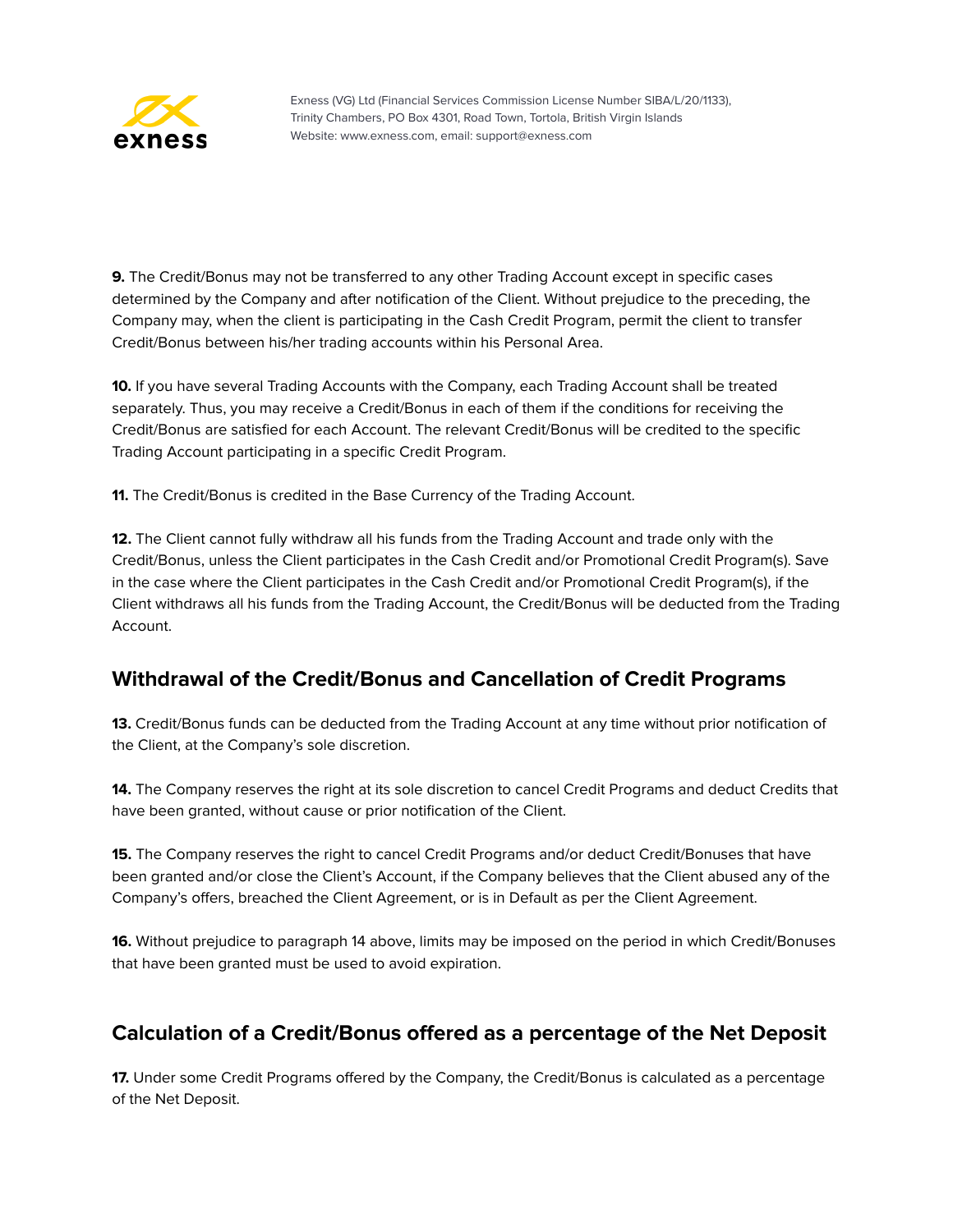

**18.** The Net Deposit is the difference between the amount of funds deposited in the Trading Account and the amount of funds withdrawn from the Trading Account. A Credit/Bonus that depends on the size of the Net Deposit is calculated using the following formula:

("Funds deposited" – "Funds withdrawn") х "percentage of Credit/Bonus i.e. %"

# **Calculation of Credit/Bonus offered based on Trading Volume**

19. Under some Credit Programs offered by the Company, the Credit/Bonus is calculated based on the Trading Volume of the Trading Account per full completed lots.

20. A Credit/Bonus that depends on trading volume is calculated using the following formula: "Credit/Bonus" = "lots" x "Credit/Bonus amount per lot for particular instrument"\*

21. The Credit/Bonus is recalculated for crediting every 4 hours.

22. Let's say we have a Credit program with the following conditions:

**Credit/Bonus size for Group 1** (AUDCAD, EURUSD, USDCHF, USDJPY, GBPUSD, USDCAD, AUDCHF, EURCHF, CHFJPY, EURCAD, XAUUSD, XAUGBP, XAUEUR): 2 USD **Credit/Bonus size for Group 2** (AUDUSD, GBPAUD, EURGBP, AUDJPY, EURAUD, USDRUB, AUDNZD, EURNZD, CADJPY, CADCHF): 5 USD **Credit/Bonus size for Group 3** (EURJPY, GBPJPY, GBPCHF, AUDGBP): 8 USD **Credit/Bonus size for Group 4** (XAGUSD, XAGAUD, XAGEUR, XAGGBP): 16 USD **Volume for Credit/Bonus crediting:** 1 lot

#### **Example 1**

A Client closes an order of 2.1 lots EURUSD

He receives a Credit/Bonus of 2 x 2 USD = 4 USD

For 0.1 lot we don't credit a Credit/Bonus, because only round lots are counted for calculation; volumes under 1 lot must be accumulated until they reach a complete lot before the Credit/Bonus can be credited.

After this, the Client closes 0.9 lot USDJPY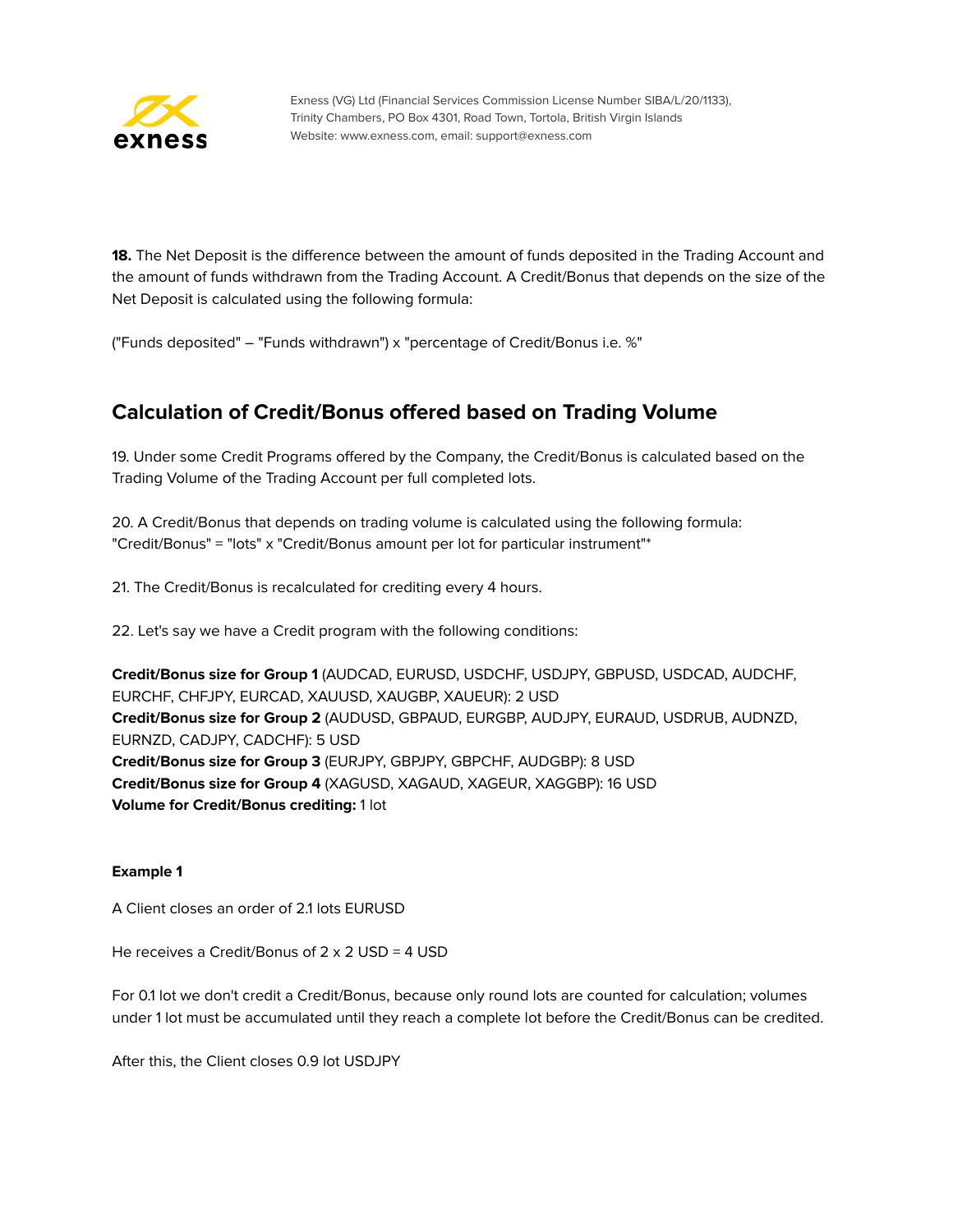

USDJPY is from the same group as EURUSD, where we had 0.1 lot left with no Credit/Bonus crediting, therefore:

 $0.1 + 0.9 = 1$  lot x 2 USD = 2 USD

#### **Example 2**

A Client closes an order of 5 lots USDCAD and 1 lot EURJPY

Credit/Bonus is  $5 \times 2$  USD +  $1 \times 8$  USD = 18 USD

# **Calculation of Cash Credit and Promotional Credit**

**23.** Under some Credits Programs offered by the Company, the amount of Credit/Bonus that may be credited to the Client's trading account is determined at the Company's sole discretion. In such Credit Programs, if the Credit/Bonus is not used (no trades performed using the credit) before the expiration date, it will be annulled and debited from the Trading Account upon its expiration. On the contrary, and without prejudice to paragraphs 14 and 16 above, if Credit/Bonus is used (at least one trade is performed using the Credit) before the expiration date, it will remain on the Trading Account for an indefinite period of time until it is fully replenished.

# **Credit Compensation**

**24.** Under some Credit Programs offered by the Company, the amount of Credit/Bonus that can be credited to the Trading Account may be limited by the Credit Compensation. The Credit Compensation is the amount of Credit/Bonus lost as a result of losing trades. A Trading Account cannot have a Credit/Bonus if the Credit Compensation is greater than the amount of Credit/Bonus calculated in accordance with the Net Deposit.

#### **Example 1**

Client activates the Credit/Bonus of 10% for his Trading Account. The Client's Net Deposit is equal to 1,000 USD and the amount of Credit/Bonus credited is equal to 100 USD. He makes a series of losing trades, losing 1,100 USD. The amount of Credit Compensation becomes 100 USD.

After that, he deposits 500 USD. The Credit/Bonus will be calculated as follows: ((1,500 - 0) / 100) x 10 = 150 USD. Considering the Credit Compensation amount, the size of Credit/Bonus would be: 150 - 100 = 50 USD. Thus, the Credit/Bonus of 50 USD will be automatically credited to the Trading Account.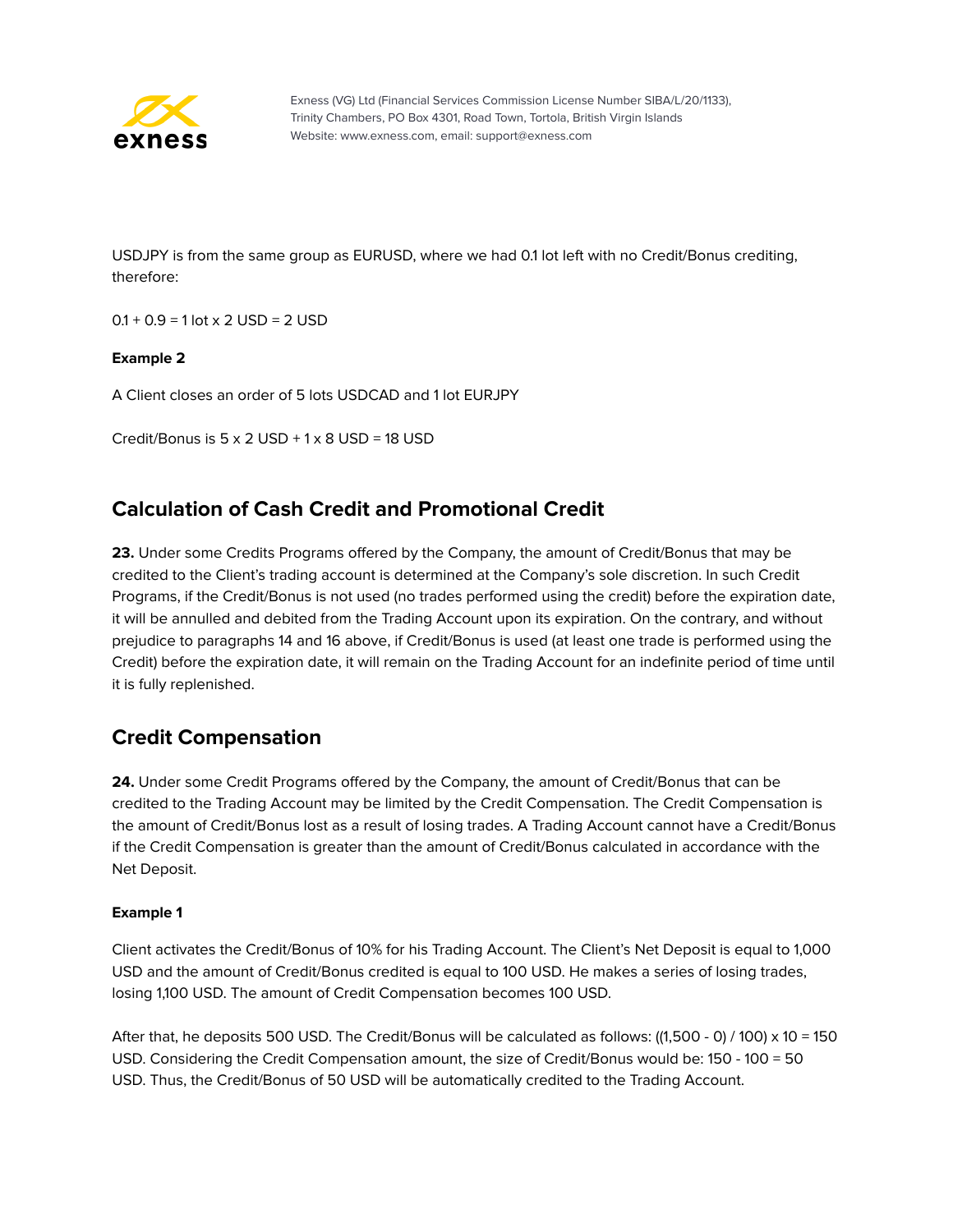

#### **Example 2**

The Client subsequently makes a series of profitable trades, gaining 200 USD. His Balance is 700 USD plus the Credit/Bonus of 50 USD as in Example 1. He withdraws a total of 600 USD (subject to any limitations associated with the type of Trading Account and/or the Client Agreement, and less any fees).

In this case, Credit/Bonus will be recalculated in accordance with the changed Net Deposit value: ((1,500 - 600) / 100) x 10 = 90 USD. Considering the Credit Compensation amount, the size of Credit/Bonus would be: 90-100 = -10 USD. Thus, the Trading Account will not be credited with any Credit/Bonus, since the Credit Compensation is greater than the amount of Credit/Bonus calculated in accordance to the Net Deposit.

**25.** For these types of Credits/Bonuses, the size of the Credit/Bonus is dynamically recalculated based on the difference between the amount of funds deposited and the amount of funds withdrawn. In other words, as the Net Deposit changes the Credit/Bonus is also adjusted either up or down.

**26.** The recalculated Credit/Bonus is reflected in the Trading Account no later than 4 hours after the last transaction or deposit/withdrawal. However, the Credit/Bonus amount may not be updated until the next day if the last transaction was performed at the end of the day.

**27.** Examples of determining the size of a Credit/Bonus of 10% of Net Deposit:

#### **Example 1**

The Client deposits 1,000 USD to his Trading Account (and total withdrawals amount to 0 USD). The Credit/Bonus will be calculated as follows:  $((1,000 - 0) / 100) \times 10 = 100$  USD.

Therefore, the Company will automatically credit the Credit/Bonus of 100 US dollars to the Trading Account as soon as the deposit is made.

#### **Example 2**

The Client deposits 1,000 USD to his Trading Account and receives a Credit/Bonus of 100 USD as in Example 1.

He subsequently withdraws a total of 700 USD from the Trading Account in accordance with the Client Agreement.

The size of the Credit/Bonus would be:  $((1,000 - 700) / 100) \times 10 = 30 \text{ USD}$ .

The Company recalculates the Credit/Bonus, which will be reduced to 30 USD (100 USD - 30 USD = 70 USD). Thus, 70 USD will be deducted from the Credit/Bonus.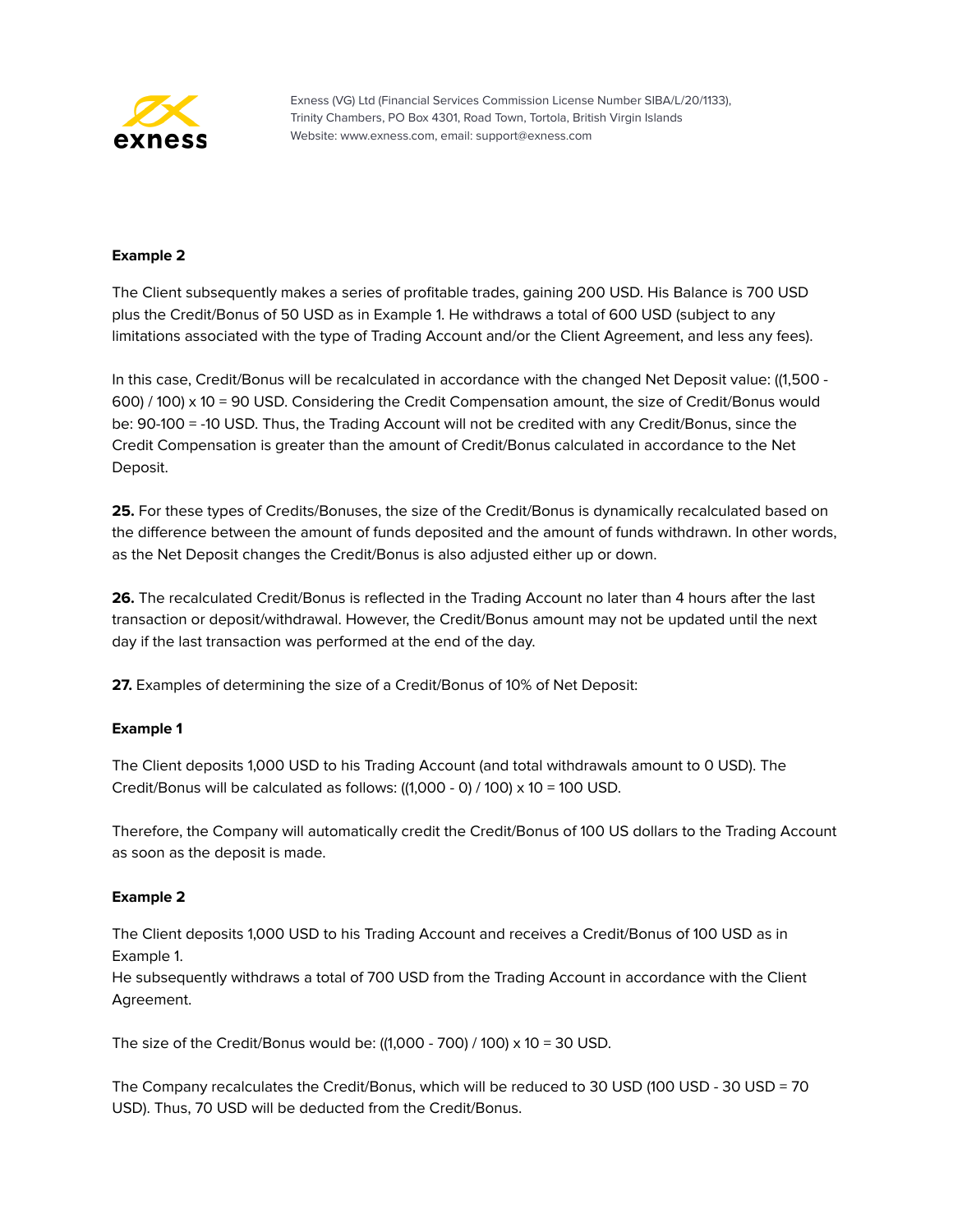

#### **Example 3**

The Client deposits 1,000 USD to his Trading Account and receives a Credit/Bonus of 100 USD as in Example 1.

He subsequently makes a series of profitable trades, gaining 1,000 USD. His balance is 2,000 USD plus the Credit/Bonus of 100 USD. He withdraws a total of 1,200 USD (subject to any limitations associated with the type of his Trading Account and/or the Client Agreement and less any fees).

In this case the Credit/Bonus will be deducted, because the amount of the funds withdrawn is greater than the amount of the funds deposited:  $((1,000 - 1,200) / 100) \times 10 = -20$ .

Thus, a Trading Account cannot have a Credit/Bonus while the amount of funds withdrawn is greater than the funds deposited.

The Credit/Bonus can only be used for trading and cannot be withdrawn unless this is specifically provided for by the conditions of certain Credit Programs.

#### **Example 4**

The Client deposits 1,000 USD to his Trading Account and receives a Credit/Bonus of 100 USD as in Example 1.

He subsequently makes a series of profitable trades, gaining a total of 100 USD in profit. His Balance is 1,100 USD plus a Credit/Bonus of 100 USD. He cannot withdraw the entire amount of 1,200 USD. The Client can withdraw only up to his Balance of 1,100 USD (subject to any limitations associated with his type of Trading Account and/or the Client Agreement and less any fees). In this case the Credit of 100 USD will be deducted as it described in Example 3.

Please note that the Client cannot fully withdraw all the funds from his Trading Account and trade only with the Credit/Bonus. If the Client withdraws all of the funds from his Trading Account, the Credit/Bonus will be deducted. The Credit/Bonus can only be used for trading purposes and cannot be withdrawn unless this is specifically provided for by the conditions of certain Credit Programs.

#### **Example 5**

The Client deposits 1,000 USD to his Trading Account and receives a Credit/Bonus of 100 USD as in Example 1.

He subsequently makes a series of trades with losses totaling 500 USD. His Balance is 500 USD with a Credit/Bonus of 100 USD. The Client may withdraw his Balance of 500 USD (subject to any limitations associated with his type of Trading Account and/or the Client Agreement and less any fees). The Credit/Bonus of 100 USD cannot be withdrawn and shall be deducted.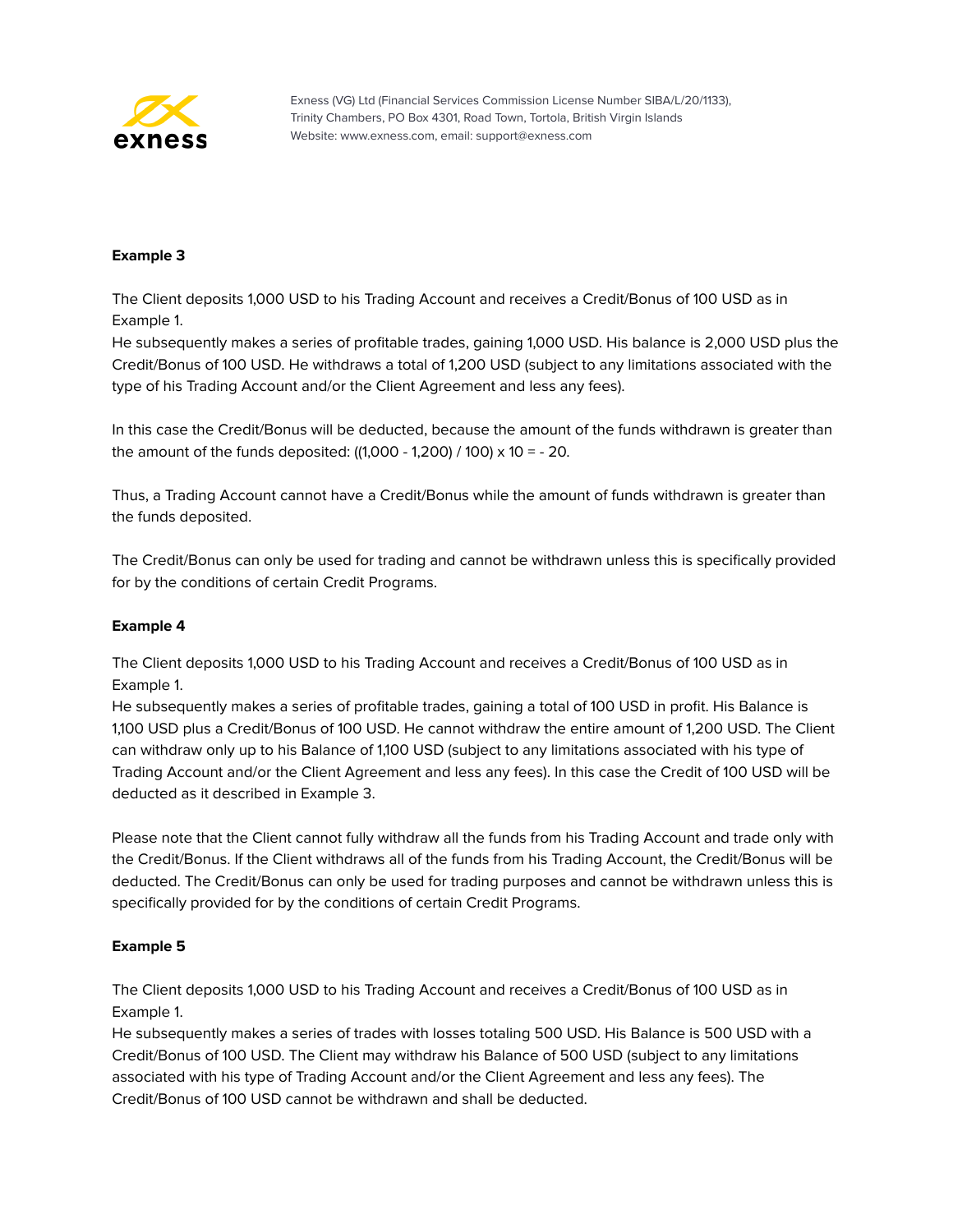

Please note that the Client cannot fully withdraw all of the funds from his Trading Account and trade only with the Credit/Bonus. If the Client withdraws all of the funds from his Trading Account, the Credit/Bonus will be deducted. The Credit/Bonus can only be used for trading purposes and cannot be withdrawn unless this is specifically provided for by the conditions of certain Credit Programs.

# **Calculation of a Credit/Bonus offered in the form of a specific number of grams of gold, depending on the Net Deposit**

**28.** Under some Credit Programs offered by the Company, the Credit/Bonus is calculated in the form of a specific number of grams of gold, depending on the Net Deposit.

**29.** Net Deposit is the difference between the amount of funds deposited in the Trading Account and the amount of funds withdrawn from the Trading Account.

**30.** The amount of Credit/Bonus in grams of gold is calculated using the following formula: (("sum of funds deposited" - "sum of funds withdrawn") / 1,000) х "number of grams of gold".

**31.** For these types of Credit/Bonuses, the size of the Credit/Bonus is dynamically recalculated based on the difference between the amount of funds deposited and the amount of funds withdrawn. In other words, as the Net Deposit changes the Credit/Bonus is also adjusted either up or down.

**32.** The Credit/Bonus is reflected in the Trading Account no later than 4 hours after the last transaction or deposit/withdrawal. However, the Credit/Bonus amount may not be updated until the next day if the last transaction was performed at the end of the day.

**33.** Examples of determining the size of the Credit/Bonus for a Credit/Bonus of 5 grams of gold, which is equivalent to 233.12 USD (the cost of 1 gram of gold is calculated using the following formula: current spot price – XAUUSD exchange rate / 31.1. Here we use XAUUSD = 1,450.000 to calculate the exchange rate. Accordingly, the price of 1 gram of gold is 46.62 USD:

#### **Example 1**

The Client deposits 1,000 USD to his Trading Account (and total withdrawals amount to 0 USD). Then Credit/Bonus is calculated as follows:

 $((1,000 - 0)/1,000) \times 5 = 5$  grams of gold = 233.12 USD.

Therefore, the Company will add an additional 233.12 USD to the Trading Account.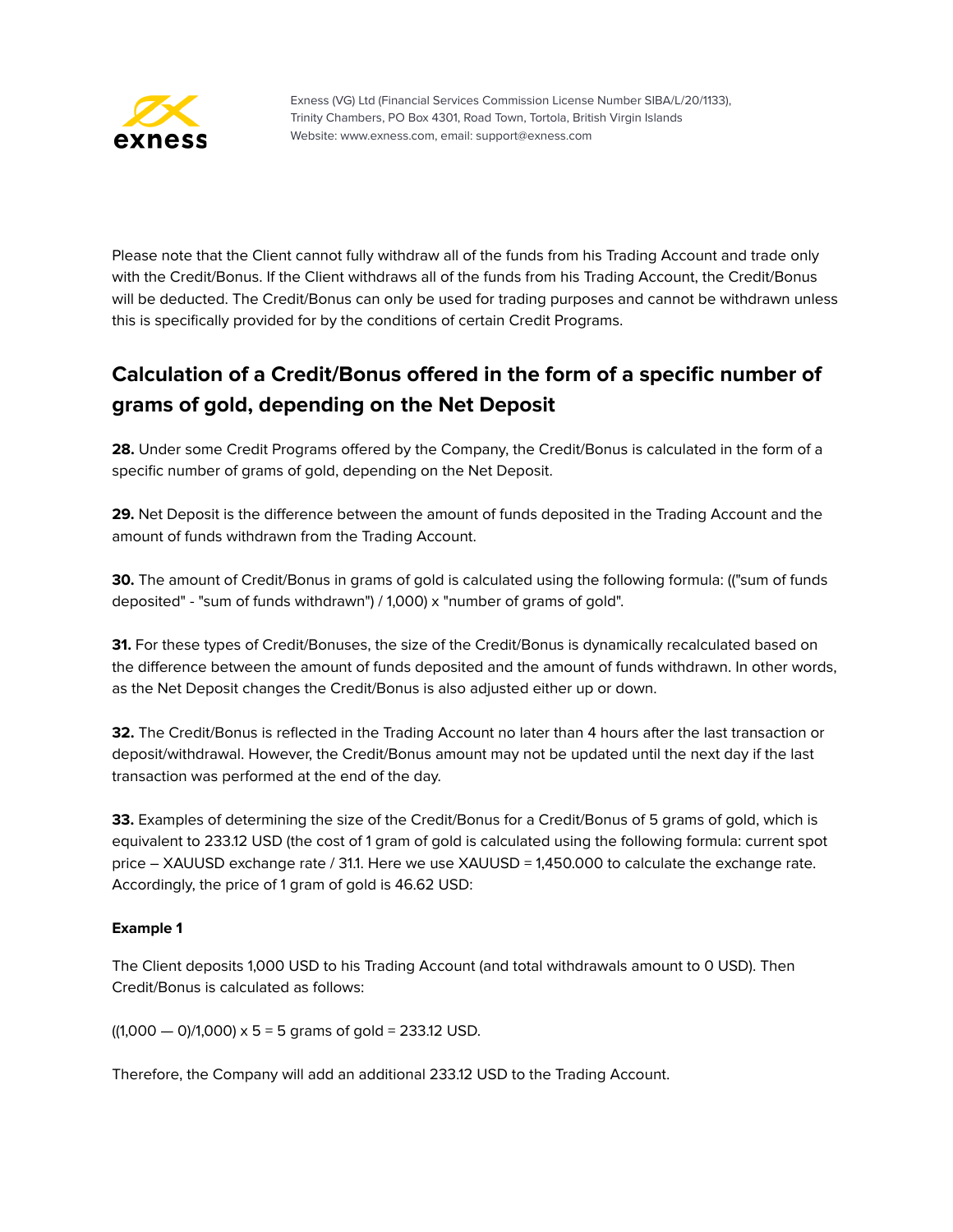

#### **Example 2**

The Client deposits 1,000 USD to his Trading Account and then withdraws a total of 700 USD. The size of the Credit/Bonus is calculated as follows:

 $((1,000 - 700)/1,000) \times 5 = 0.3 \times 5 = 1.5$  grams of gold = 69.93 USD.

The actual amount of the Credit/Bonus for the Trading Account would be reduced to 69.93 USD and thus 163.19 USD will be deducted from the Credit/Bonus (233.12 USD - 69.93 USD = 163.19 USD).

#### **Example 3**

The Client deposits 1,000 USD to his Trading Account, makes a series of profitable trades, and then withdraws a total of 1,200 USD. In this case the Credit/Bonus is deducted, because the amount of funds withdrawn is higher than the amount of funds deposited:  $((1,000 - 1,200)/1000) \times 5 = -1$ .

The Trading Account cannot have a Credit/Bonus while the amount of funds withdrawn is greater than the amount of funds deposited. Please note that the Credit/Bonus cannot be withdrawn from the Client's Account. It may only be used for trading unless this is specifically provided for by the conditions of certain Credit Programs.

## **Withdrawal of Credit/Bonus**

**34.** The total amount of Credit/Bonus that can be withdrawn (if doing so is allowed) shall be in accordance with the conditions of a particular Credit Program.

**35.** Under some Credit Programs, the Credit/Bonus can never be withdrawn but may only be used for trading.

## **Severability**

**36.** If any part of these Terms and Conditions should be held by any Court of competent jurisdiction and regarded as unenforceable or illegal or in contravention to any rule, regulation or Law of any Market or Regulator, that part shall be deemed to have been excluded from these Terms and Conditions from the beginning, and these Terms and Conditions shall be interpreted and enforced as though the provision had never been included. The legality and enforceability of the remaining provisions of these Terms and Conditions or the legality, validity and enforceability of this provision relative to the law and/or regulations of any other jurisdiction, shall not be affected.